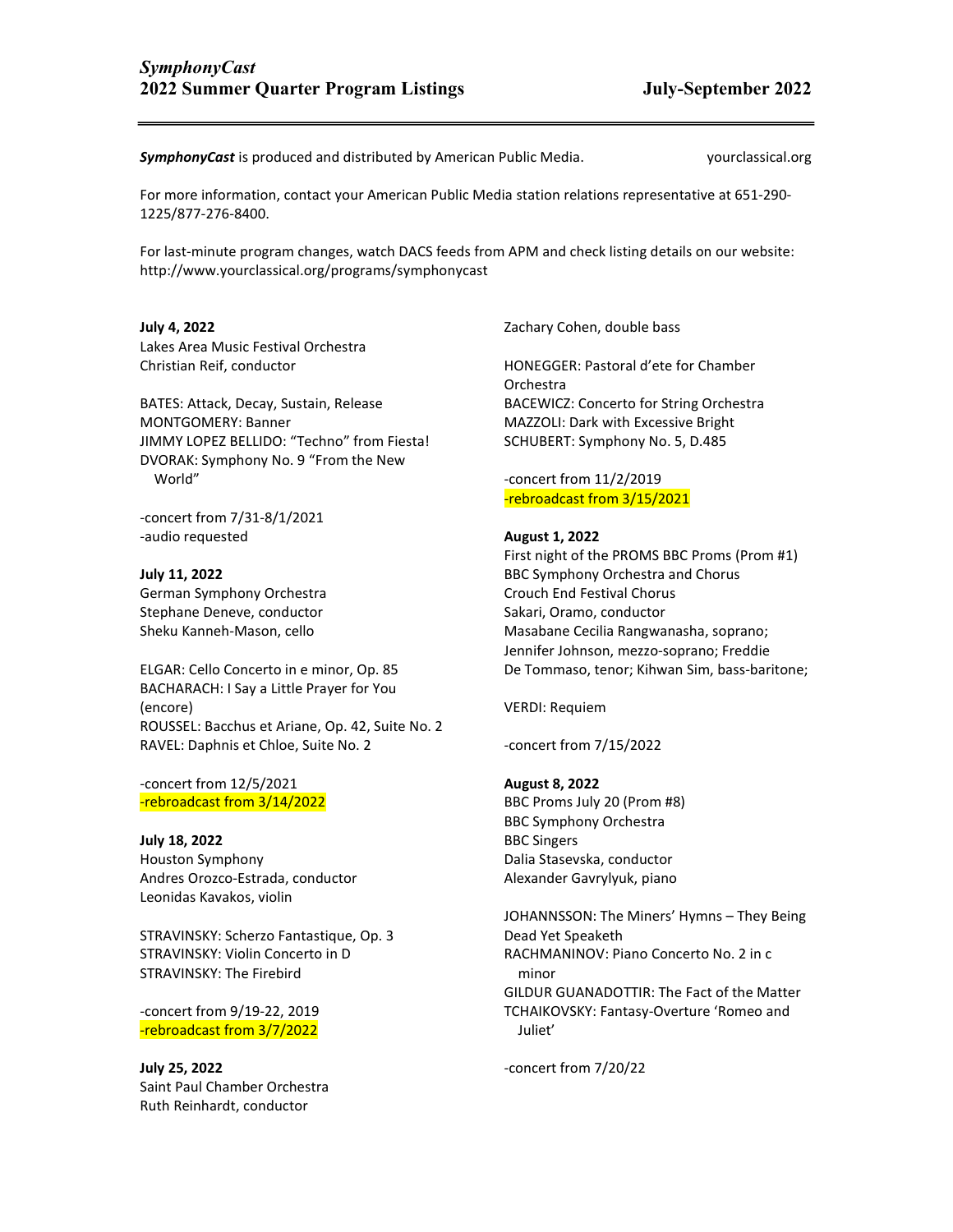### August 15, 2022

BBC Proms July 21 (Prom #9) BBC National Orchestra of Wales Ariane Matiakh, conductor Catrin Finch, harp

RAVEL: Sheherazade – ouverture de feerie SALLY BEAMISH: Hive RIMSKY-KORSAKOV: Scheherazade

-concert from 7/21/22

### August 22, 2022

BBC Proms August 6 (Prom #27) The National Youth Orchestra of Great Britain Andrew Gourlay, conductor Simone Dinnerstein, piano

ELFMAN: Wunderkammer GERSHWIN: Rhapsody in Blue RAVEL: Daphnis and Chloe

-concert from 8/6/2022

August 29, 2022 BBC Proms August 9 (Prom #31) Ulster Orchestra Daniele Rustioni, conductor Louise Alder, soprano

WAGNER: Tannhauser – Overture WAGNER: Tannhauser – Venusberg Music STRAUSS: Four Last Songs MAHLER: Blumine SCHUMANN: Symphony No. 4 in d minor

-concert from 8/9/22

# September 5, 2022 BBC Proms August 13 (Prom #36) Vienna Radio Symphony Orchestra Marin Alsop, conductor Benjamin Grosvenor, piano

BARTOK: The Miraculous Mandarin – Suite PROKOFIEV: Piano Concerto No. 3 in C HANNAH EISENDLE: Heliosis DVORAK: Symphony No. 7 in d

-concert from 8/13/2022

### September 12, 2022

BBC Proms August 24 (Prom #49) London Symphony Orchestra London Symphony Chorus Simon Rattle, conductor Louise Alder, soprano; Dame Sarah Connolly, mezzo-soprano

BIRTWISTLE: Donum Simoni MMXVIII MAHLER: Symphony No. 2 in c minor, 'Resurrection'

-concert from 8/24/22

## September 19, 2022

BBC PROMS September 2 (Prom #61) Chineke! Orchestra Chineke! Chorus Kevin John Edusei, conductor Nicole Cabell, soprano; Raehann Bryce-Davis, mezzo-soprano; Zwakele Tshabalala, tenor; Ryan Speedo Green, bass-baritone

WALKER: Lilacs BEETHOVEN: Symphony No. 9 in d minor, 'Choral'

-concert from 9/2/22

# September 26, 2022

Last Night of the BBC PROMS September 10 BBC Symphony Orchestra BBC Symphony Chorus BBC Singers Dalia Stasevska, conductor Lise Davidsen, soprano; Sheku Kanneh-Mason,, cello

# WILSON: 1922

COLERIDGE-TAYLOR: Deep River WAGNER: Tannhauser – 'Dich, teure Halle' MASCAGNI: Cavalleria rusticana – Easter Hymn VERDI: Macbeth – 'Vieni! T'affretta!' CARWITHEN: Overture 'ODTAA (One Damn Thing After Another)' DAVYDOV: At the Fountain; Fantasia on British Sea-Songs ARNE: Rule, Britannia! ELGAR: Pomp and Circumstance March No. 1 PARRY: Jerusalem (orch. Elgar) UNKNOWN: The National Anthem (arr. Britten)